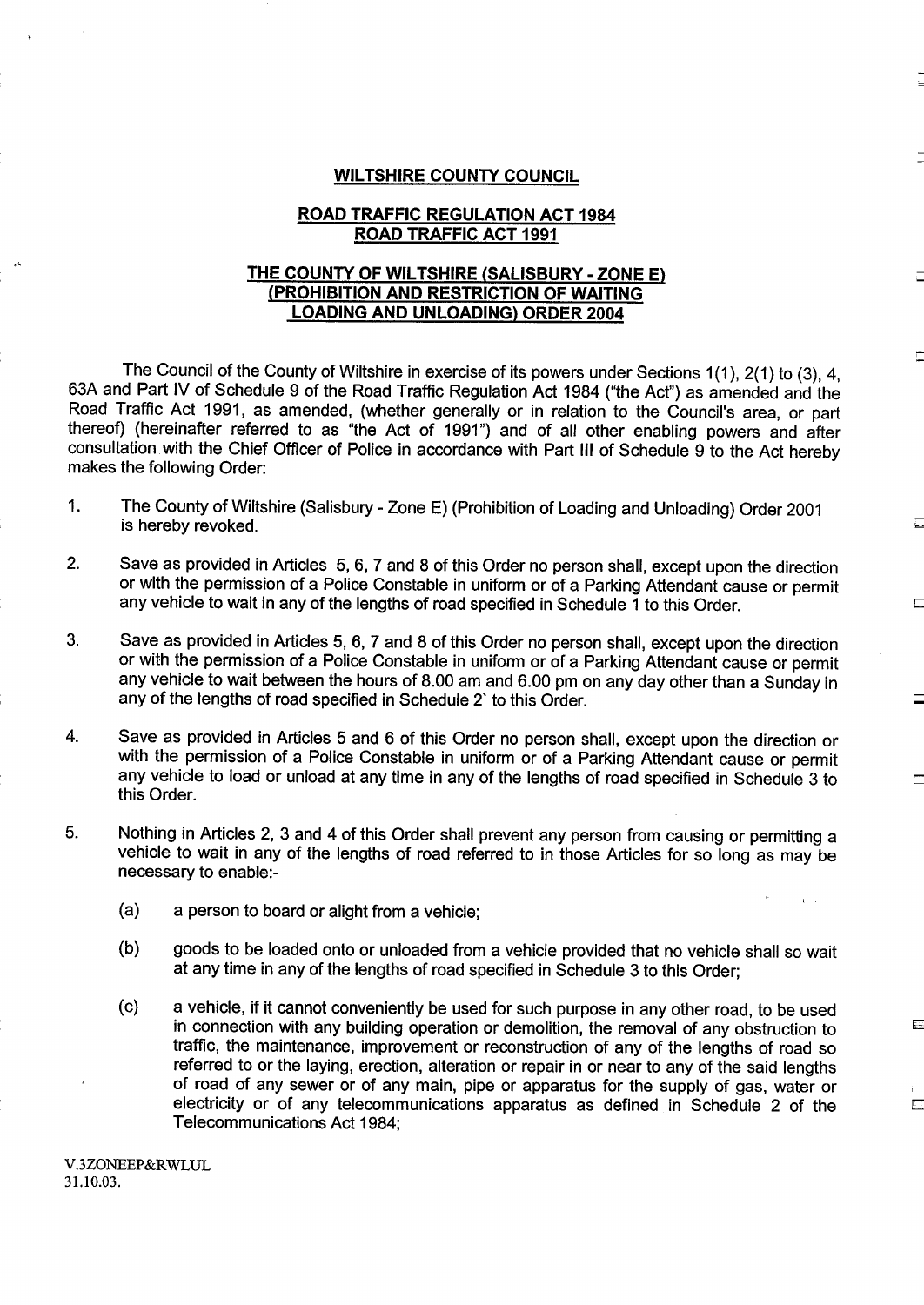- (d) a vehicle, if it cannot conveniently be used for such purpose in any other road, to be used in the service of the local authority in pursuance of statutory powers or duties:
- (e) a vehicle to be used in the service of the Police, Fire Brigade or Ambulance Service in a case of emergency;
- 6. Nothing in Articles 2, 3 and 4 of this Order shall apply to any vehicle:-
	- $(i)$ being used for the purpose of delivering or collecting postal packets as defined in section 87 of the Post Office Act 1953; or
	- (ii) owned by a funeral director or owner of funeral vehicles when used as part of a funeral cortege or otherwise in connection with a funeral; or
	- (iii) being licensed as a hackney carriage whilst waiting at a duly authorised taxi rank as marked on the carriageway.

Ę

區

Ë

- 7. Nothing in Articles 2 and 3 of this Order shall render it unlawful to cause or permit a disabled person's vehicle which displays in the relevant position a disabled person's badge and a parking disc (on which the driver, or other person in charge of the vehicle has marked the time at which the period of waiting began) to wait in any of the lengths of road referred to in those Articles for a period not exceeding three hours (not being a period separated by an interval of less than one hour from a previous period of waiting by the same vehicle in the same length of road) provided that this Article shall not apply so as to permit a disabled person's vehicle to wait in any of the lengths of road referred to in Schedule 3 as prescribed in Article 5(b) as to those lengths of road.
- 8. Nothing in Articles 2 and 3 of this Order shall prevent any person from causing or permitting any vehicle to wait in any of the lengths of road referred to in that Article provided permission has been obtained from Salisbury District Council by means of a waiver to be displayed in the front or nearside of the vehicle which includes information which enables the driver to be contacted in an emergency and providing that an obstruction is not caused by so doing and that the vehicle is moved if the driver is requested to do so by a Police Officer in uniform or Parking Attendant.
- 9. Where a vehicle has been left in contravention of the restrictions imposed by this Order, a Penalty Charge shall be incurred, the amount of which will be set by Wiltshire County Council under the provisions of the Act of 1991 relating to special parking areas and permitted parking areas.
- 10. Where a Penalty Charge is payable, a Penalty Charge Notice shall be issued by a Parking Attendant in accordance with the requirements of the Act of 1991 .
- <sup>11</sup> . The Penalty Charge shall be paid within 28 days payable to Salisbury District Council under the terms referred to in the said Notice.
- 12. The prohibition and restrictions imposed by this Order shall be in addition to and not in derogation from any restrictions or requirement imposed by any regulations made or having effect as if made under the Act as amended or by or under any other enactment.
- 13. In this Order, except where the context otherwise requires, the following expressions have the meanings hereby respectively assigned to them:-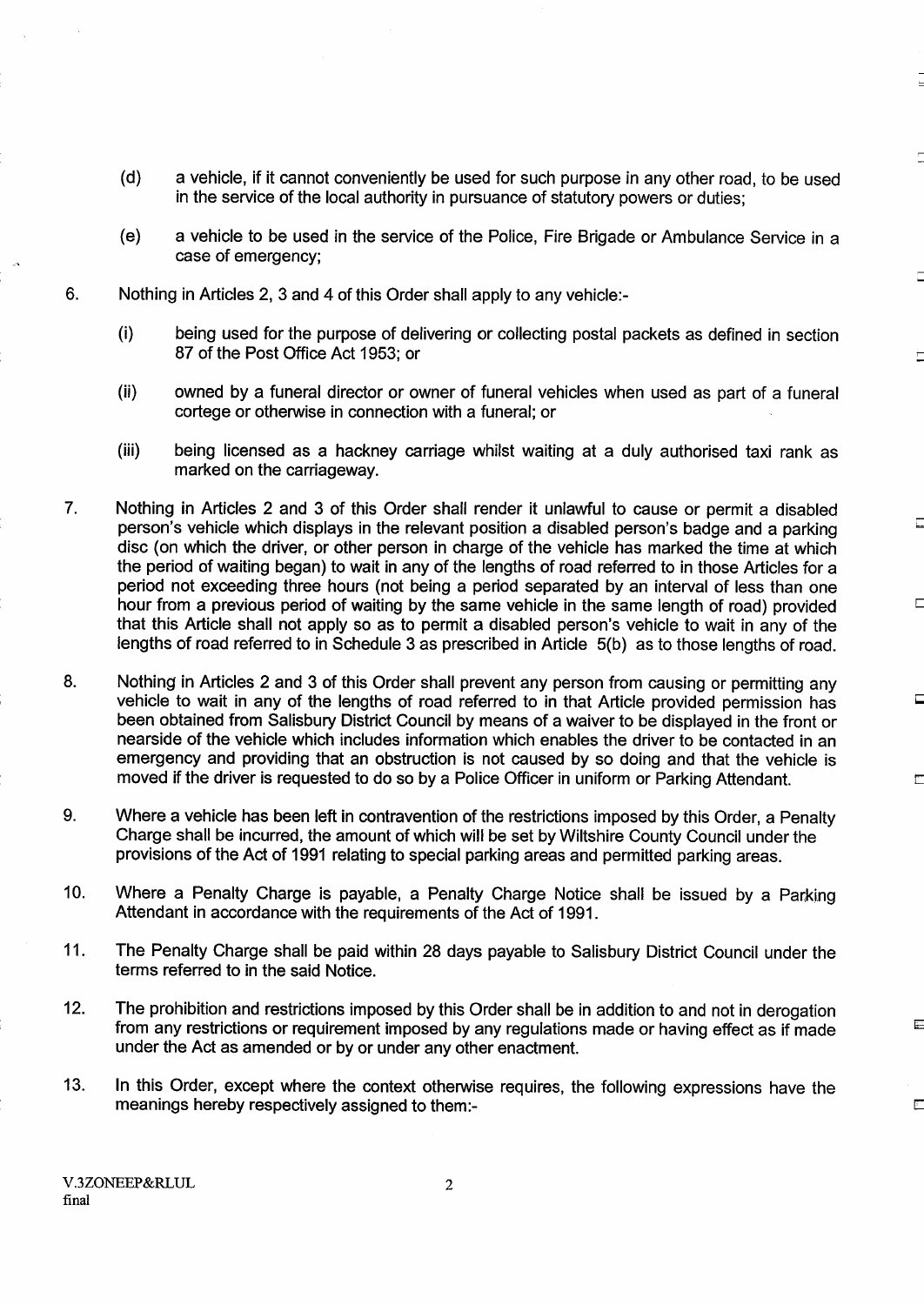"Disabled Person's Vehicle" means a vehicle lawfully displaying a disabled person's badge;

"disabled person's badge" means a badge issued by a local authority in the form prescribed by Regulations 7 and 11 of The Disabled Persons (Badges for Motor Vehicles) (England) Regulations 2000

Ē

-г

長

E

"parking disc" means a device which -

(a) is 125 millimetres square and coloured blue;

- (b) has been issued by a local authority and has not ceased to be valid; and
- (c) is capable of showing the quarter hour period during which a period of waiting has begun.

"relevant position" means:

- (1) A vehicle displays <sup>a</sup> disabled persons' badge in the relevant position if:
- (a) the badge is exhibited on the dashboard or facia of the vehicle; or
- (b) where the vehicle is not fitted with a dashboard or facia, the badge is exhibited in a conspicuous position on the vehicle; so that the front of the badge is clearly legible from outside the vehicle.
- (2) A vehicle displays a parking disc in the relevant position if:
- (a) in the case of a vehicle fitted with a dashboard or facia panel, the disc is exhibited thereon so that the quarter-hour period during which the period of waiting began is legible from outside the vehicle; or
- (b) in the case of a vehicle not so fitted, the disc is exhibited in a conspicuous position on the vehicle so that the quarter-hour period during which the period of waiting began is legible from outside the vehicle .

"driver" in relation to a vehicle waiting on-street, means the person driving the vehicle at the time it was left in that position;

"Parking Attendant" has the meaning given by Section 63A of the Road Traffic Regulation Act 1984;

"waiver" means a document issued by Salisbury District Council to exempt a vehicle from waiting where a restriction applies or from a time limit under the terms and charges applicable at the time of issue;

"taxi" has the same meaning given by Regulation 4 of The Traffic Signs Regulations and General Directions 2002 and "taxi rank" means an area of carriageway, reserved for use by taxis waiting to pick up passengers.

14. This Order shall come into operation on 24 May 2004 and shall be cited as The County of Wiltshire (Salisbury - Zone E) (Prohibition and Restriction of Waiting Loading and Unloading) Order 2004.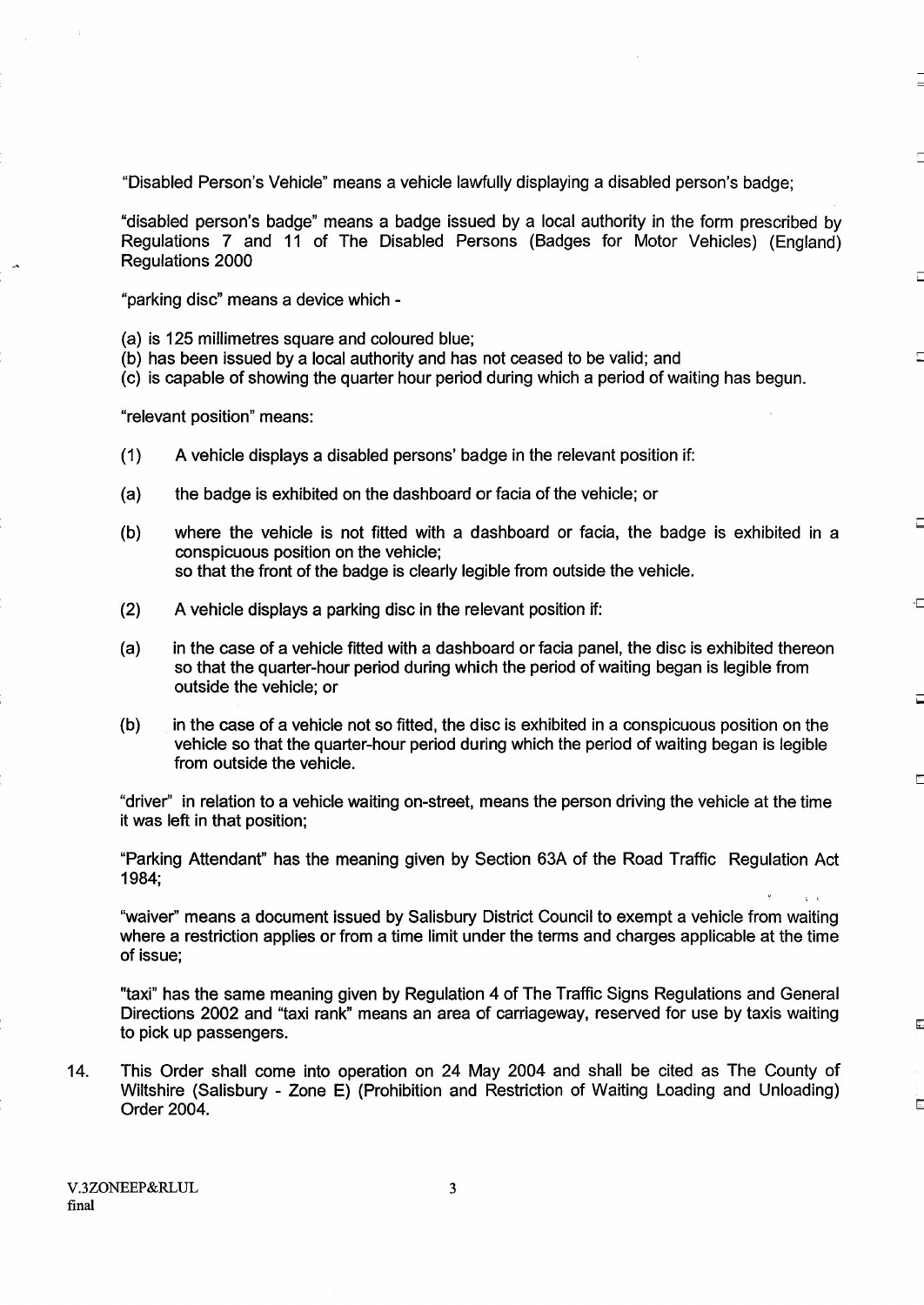### Schedule <sup>1</sup>

 $\mathbf{r}$ 

Ē

Ē

 $\Box$ 

Ë

 $\Box$ 

 $\Box$ 

 $\overline{\mathbf{g}}$ 

 $\overline{\phantom{a}}$ 

# **No Waiting At Any Time**

| <u>Road</u>           | <b>Side</b> | <b>Description</b>                                                                                                                                                |
|-----------------------|-------------|-------------------------------------------------------------------------------------------------------------------------------------------------------------------|
| <b>Barnard Street</b> | north       | from a point 24 metres east of its junction with Gigant Street<br>to a point 37 metres west of its junction with Culver Street                                    |
| <b>Barnard Street</b> | north       | from a point 25 metres west of its junction with Culver Street<br>to a point 30 metres west of that junction                                                      |
| <b>Barnard Street</b> | north       | from its junction with Culver Street to a point 7 metres west of<br>that junction                                                                                 |
| <b>Barnard Street</b> | north       | from its junction with Gigant Street to a point 7 metres east of<br>that junction                                                                                 |
| <b>Barnard Street</b> | south       | from its junction with Love Lane to a point 8 metres east of<br>that junction                                                                                     |
| <b>Barnard Street</b> | south       | from a point 29 metres east of its junction with Love Lane to a<br>point 35 metres east of that junction                                                          |
| <b>Barnard Street</b> | south       | from its junction with Dolphin Street to a point 7 metres west<br>of that junction                                                                                |
| <b>Bedwin Street</b>  | both        | from its junction with St Edmund's Church Street to its<br>junction with Bourne Hill                                                                              |
| <b>Bourne Hill</b>    | north       | from its junction with Bedwin Street to its junction with<br><b>Estcourt Road</b>                                                                                 |
| <b>Bourne Hill</b>    | south       | from a point 50 metres east of its junction with Greencroft<br>Street to a point 60 metres east of that junction                                                  |
| <b>Bourne Hill</b>    | south       | from its junction with Greencroft Street to a point 27 metres<br>east of that junction                                                                            |
| <b>Bourne Hill</b>    | south       | from a point 92 metres east of its junction with Greencroft<br>Street to its junction with Estcourt Road (including the slip<br>road from A36 Churchill Way East) |
| <b>Brown Street</b>   | east        | from its junction with St Ann Street to a point 32 metres north<br>of that junction                                                                               |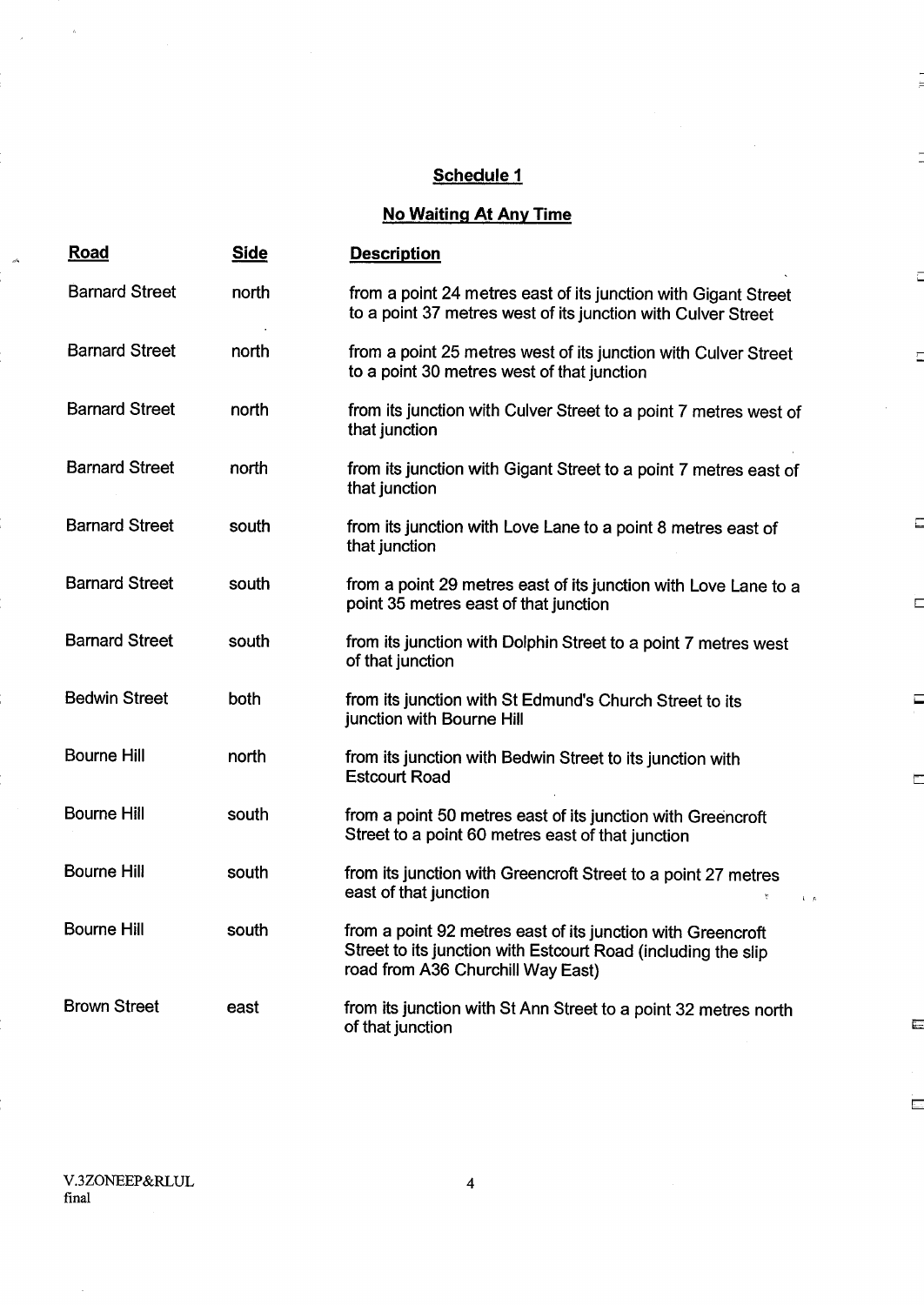$\frac{1}{2}$ 

 $\mathbb{E}$ 

## No Waiting At Any Time

| <u>Road</u>                | <b>Side</b> | <b>Description</b>                                                                                                                                 | Д      |
|----------------------------|-------------|----------------------------------------------------------------------------------------------------------------------------------------------------|--------|
| <b>Brown Street</b>        | east        | from its junction with Trinity Street to a point 95 metres north<br>of its junction with St Ann Street                                             |        |
| <b>Brown Street</b>        | east        | from a point 42 metres north of its junction with St Ann Street<br>to a point 47 metres north of that junction                                     | Ę      |
| <b>Brown Street</b>        | west        | from its junction with Ivy Street to a point in line with the<br>boundary between Nos. 75 and 77 Brown Street                                      |        |
| <b>Brown Street</b>        | west        | from a point in line with the southern boundary of No. 102<br>Brown Street to its junction with St. Ann Street                                     | $\Box$ |
| Culver Street (north) east |             | the complete length                                                                                                                                |        |
| Culver Street (north) west |             | from its junction with Milford Street to a point 7 metres south<br>of that junction                                                                | E      |
| Culver Street (north) west |             | from a point 22 metres south of its junction with Milford<br>Street up to and including its southern end                                           |        |
| Culver Street (south) east |             | from a point 52 metres north of its junction with Payne's Hill<br>to a point 5 metres south of its northern end                                    | Ξ      |
| Culver Street (south) east |             | from its junction with Payne's Hill to a point 13 metres north of<br>that junction                                                                 | ⊏      |
| Culver Street (south) west |             | from its junction with Barnard Street to a point 5 metres from<br>its northern end                                                                 |        |
| <b>Dolphin Street</b>      | east        | the complete length.                                                                                                                               |        |
| <b>Dolphin Street</b>      | west        | $\sqrt{2}$<br>from its junction with Barnard Street to a point 8 metres south<br>of that junction                                                  |        |
| <b>Dolphin Street</b>      | west        | from its junction with St Ann Street to a point 16 metres north<br>of that junction                                                                |        |
| <b>Gigant Street</b>       | east        | from its junction with Milford Street to a point 6 metres north<br>of a point in line with the southern boundary of No. 41<br><b>Gigant Street</b> | Ę.     |

 $\omega$ 

 $\overline{\mathbf{5}}$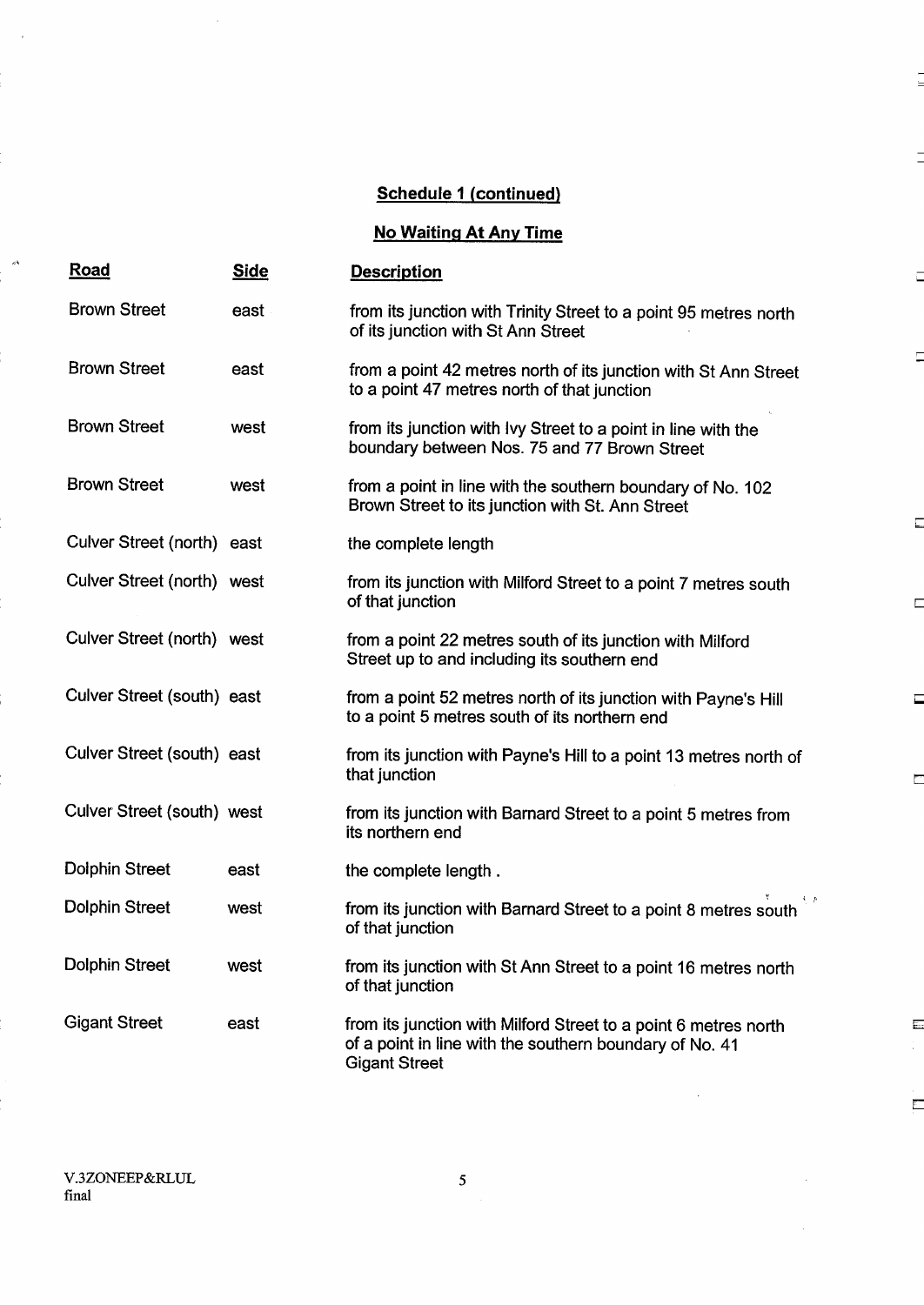$\frac{1}{2}$ 

İ

 $\Box$ 

 $\overline{C}$ 

 $\overline{\overline{a}}$ 

 $\Box$ 

 $\Box$ 

 $\Box$ 

 $\overline{\mathbf{r}}$ 

 $\Box$ 

## No Waiting At Any Time

| <b>Road</b>              | <b>Side</b> | <b>Description</b>                                                                                                                                                           |
|--------------------------|-------------|------------------------------------------------------------------------------------------------------------------------------------------------------------------------------|
| <b>Gigant Street</b>     | east        | from a point 47 metres south of its junction with Milford<br>Street to a point 5 metres north of a point in line with the<br>boundary between Nos. 111 and 113 Gigant Street |
| <b>Gigant Street</b>     | east        | from its junction with Barnard Street to a point 13 metres north<br>of that junction                                                                                         |
| <b>Gigant Street</b>     | west        | from its junction with Milford Street to a point 66 metres south<br>of that junction                                                                                         |
| <b>Gigant Street</b>     | west        | from a point 3 metres south of a point in line with the<br>boundary between No. 88 and 90 Gigant Street to a point 47<br>metres north of a point in line with that boundary  |
| <b>Gigant Street</b>     | west        | from its junction with Trinity Street to a point 27 metres north<br>of that junction                                                                                         |
| <b>Greencroft Street</b> | east        | from a point 7 metres north of its junction with Salt Lane to<br>its junction with Winchester Street                                                                         |
| <b>Greencroft Street</b> | east        | from its junction with Bourne Hill to a point 12 metres south of<br>that junction                                                                                            |
| <b>Greencroft Street</b> | west        | from its junction with Winchester Street to a point in line<br>with the boundary between Nos. 15 and 17 Greencroft Street                                                    |
| <b>Greencroft Street</b> | west        | from a point 15 metres south of its junction with Salt Lane to<br>its junction with Bedwin Street                                                                            |
| <b>Greencroft Street</b> | west        | from a point 44 metres north of its junction with Winchester<br>Street to a point 49 metres north of that junction                                                           |
| <b>Greencroft Street</b> | west        | k,<br>from a point 70 metres south of its junction with Salt Lane to<br>a point 85 metres south of that junction                                                             |
| <b>Greencroft Street</b> | west        | from a point 42 metres south of its junction with Salt Lane to<br>a point 55 metres south of that junction                                                                   |
| <b>Green's Court</b>     | both        | the complete length including the turning head.                                                                                                                              |
| <b>Guilder Lane</b>      | east        | the complete length.                                                                                                                                                         |
| <b>Guilder Lane</b>      | west        | from its junction with Winchester Street to a point 11 metres<br>south of that junction                                                                                      |

 $\mathcal{A}$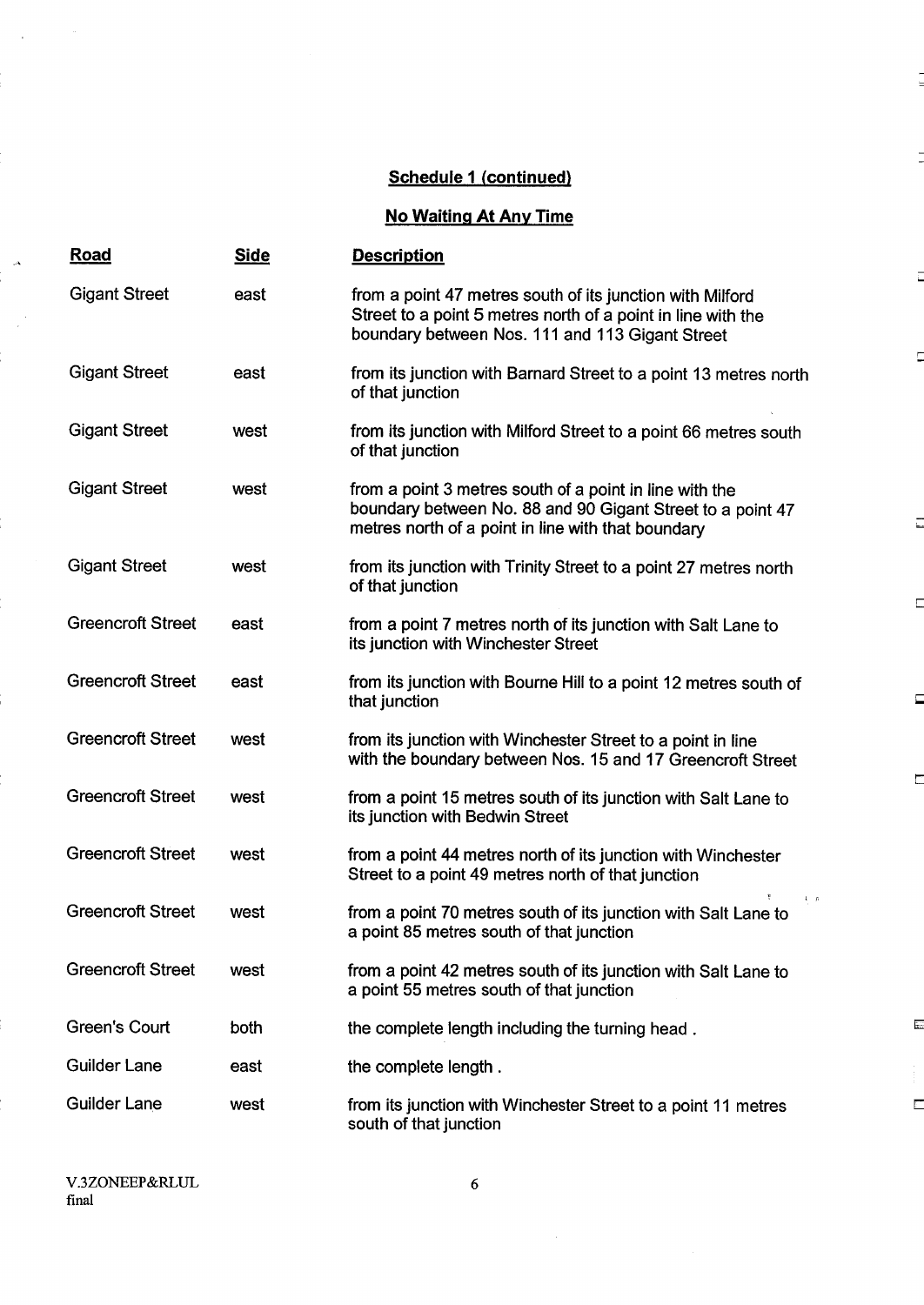$\frac{1}{2}$ 

Γ

 $\Box$ 

 $\Box$ 

 $\Box$ 

 $\Box$ 

 $\Box$ 

 $\overline{\mathbb{C}}$ 

 $\blacksquare$ 

 $\overline{\mathbb{E}}$ 

## No Waiting At Any Time

| <u>Road</u>           | <u>Side</u>  | <b>Description</b>                                                                                                                     |
|-----------------------|--------------|----------------------------------------------------------------------------------------------------------------------------------------|
| <b>Guilder Lane</b>   | west         | from a point 30 metres north of its junction with Milford<br>Street for a distance of 10 metres northwards                             |
| <b>Guilder Lane</b>   | west         | from its junction with Milford Street for a distance of 15<br>metres northwards                                                        |
| <b>Hillview Road</b>  | both         | The complete length, except for the eastern side along the<br>frontages of Nos. 1a to 16 Hillview Road                                 |
| <b>Hillview Road</b>  | east         | from the eastern end of the northern leg to a point opposite<br>the northern boundary of No. 1 Hillview Road                           |
| <b>Hillview Road</b>  | east         | from the eastern end of the southern leg to a point opposite<br>the northern boundary of No. 13 Hillview Road                          |
| Love Lane             | east         | the complete length.                                                                                                                   |
| Love Lane             | west         | from its junction with Trinity Street to a point 10 metres south<br>of that junction                                                   |
| Love Lane             | west         | from its junction with St Ann Street to a point 30 metres north<br>of that junction                                                    |
| <b>Milford Street</b> | north        | from its junction with Guilder Lane to its junction with<br><b>Rampart Road</b>                                                        |
| <b>Milford Street</b> | south        | from a point 40 metres east of its junction with Gigant Street<br>to a point 33 metres west of its junction with Culver Street (north) |
| <b>Milford Street</b> | south        | from its junction with Culver Street (north) to a point 13 metres<br>west of that junction                                             |
| <b>Milford Street</b> | south        | $\mathbf{I}=\mathbf{A}$<br>from its junction with Culver Street (north) to its junction with<br><b>Rampart Road</b>                    |
| <b>Milford Street</b> | south        | from its junction with Gigant Street to a point 23 metres east<br>of that junction                                                     |
| Payne's Hill          | north & east | from a point 15 metres east of a point in line with the<br>boundary between Nos. 61 and 63 Payne's Hill to its eastern<br>end          |

 $\mathcal{A}^{\mathcal{A}}$ 

 $\mathcal{A}$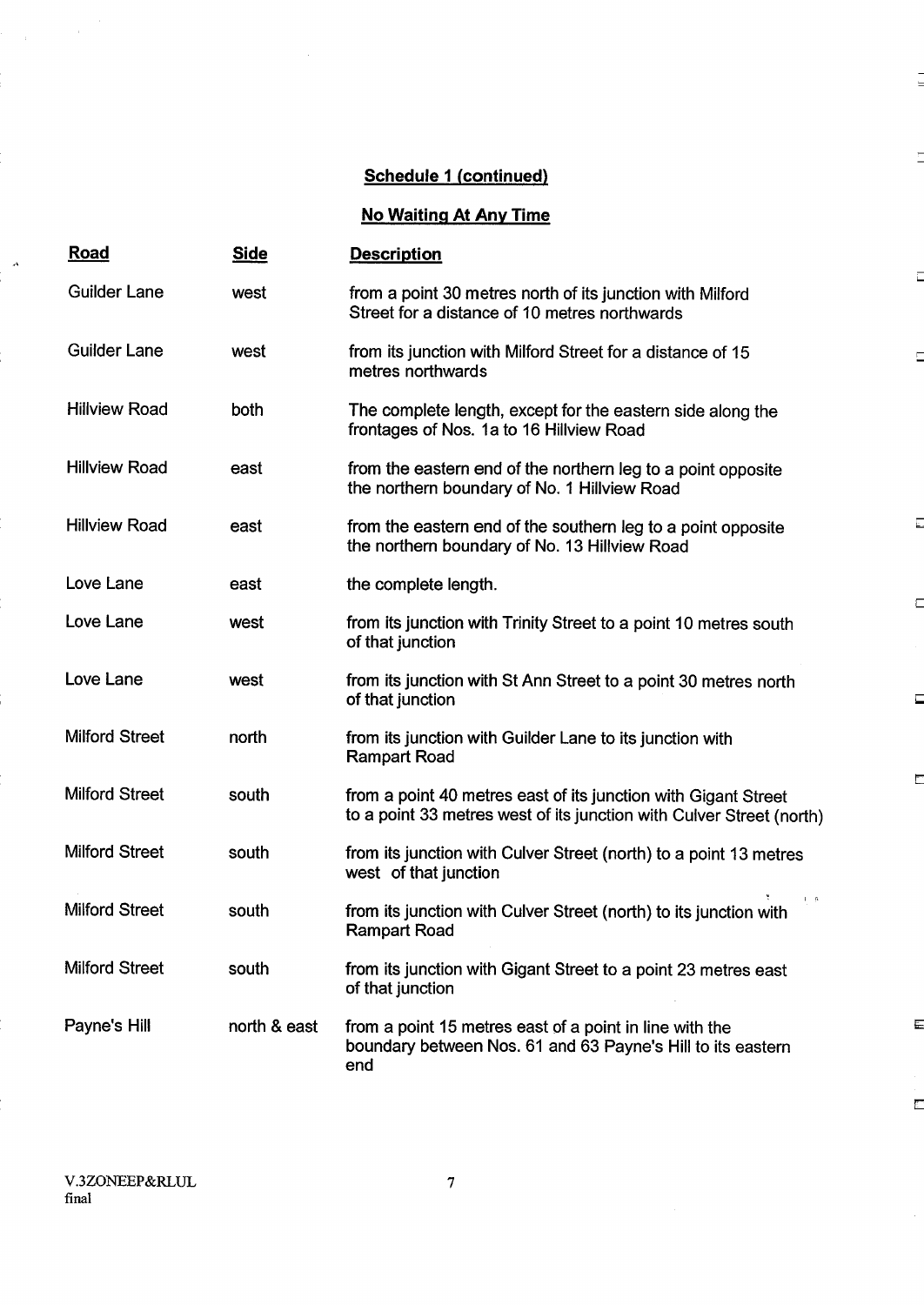$\frac{1}{2}$ 

Ē

 $\Box$ 

 $\overline{a}$ 

 $\Box$ 

 $\Box$ 

 $\Box$ 

 $\Box$ 

 $\overline{\phantom{a}}$ 

 $\overline{\mathbb{E}}$ 

 $\bar{p}$ 

# No Waiting At Any Time

| <b>Road</b>               | <u>Side</u>  | <b>Description</b>                                                                                                                                                                             |
|---------------------------|--------------|------------------------------------------------------------------------------------------------------------------------------------------------------------------------------------------------|
| Payne's Hill              | north        | from its junction with Culver Street to a point in line with<br>the boundary between Nos. 61 and 63 Payne's Hill                                                                               |
| Payne's Hill              | south & east | the complete length                                                                                                                                                                            |
| Pennyfarthing Street east |              | the complete length                                                                                                                                                                            |
| Pennyfarthing Street west |              | from a point 36 metres north of its junction with Milford<br>Street to a point 58 metres south of its junction with<br><b>Winchester Street</b>                                                |
| Pennyfarthing Street west |              | from its junction with Winchester Street to a point 17 metres<br>south of that junction                                                                                                        |
| Pennyfarthing Street west |              | from a point 22 metres north of its junction with Milford Street<br>to a point 28 metres north of that junction                                                                                |
| Pennyfarthing Street west |              | from its junction with Milford Street to a point 10 metres north<br>of that junction                                                                                                           |
| <b>Rampart Road</b>       | east         | from its junction with Kelsey Road to a point 6 metres north<br>of a point in line with the boundary between Nos. 143 and<br>145 Rampart Road                                                  |
| <b>Rampart Road</b>       | east         | from a point 2 metres north of its junction with the southern<br>end of Hillview Road to a point 2 metres south of a point<br>in line with the boundary between Nos. 59 and 61 Rampart<br>Road |
| <b>Rampart Road</b>       | east         | from a point 13 metres north of a point in line with the<br>boundary between Nos. 2 and 3 Rampart Road for a distance<br>of 8 metres northwards                                                |
| <b>Rampart Road</b>       | east         | from its junction with Tollgate Road to a point 2 metres<br>north of a point in line with the boundary between Nos. 2<br>and 3 Rampart Road                                                    |
| Rampart Road              | east         | from a point 105 metres south of its junction with Kelsey Road<br>to a point 109 metres south of that junction                                                                                 |

 $\bar{a}$ 

 $\mathbb{R}^4$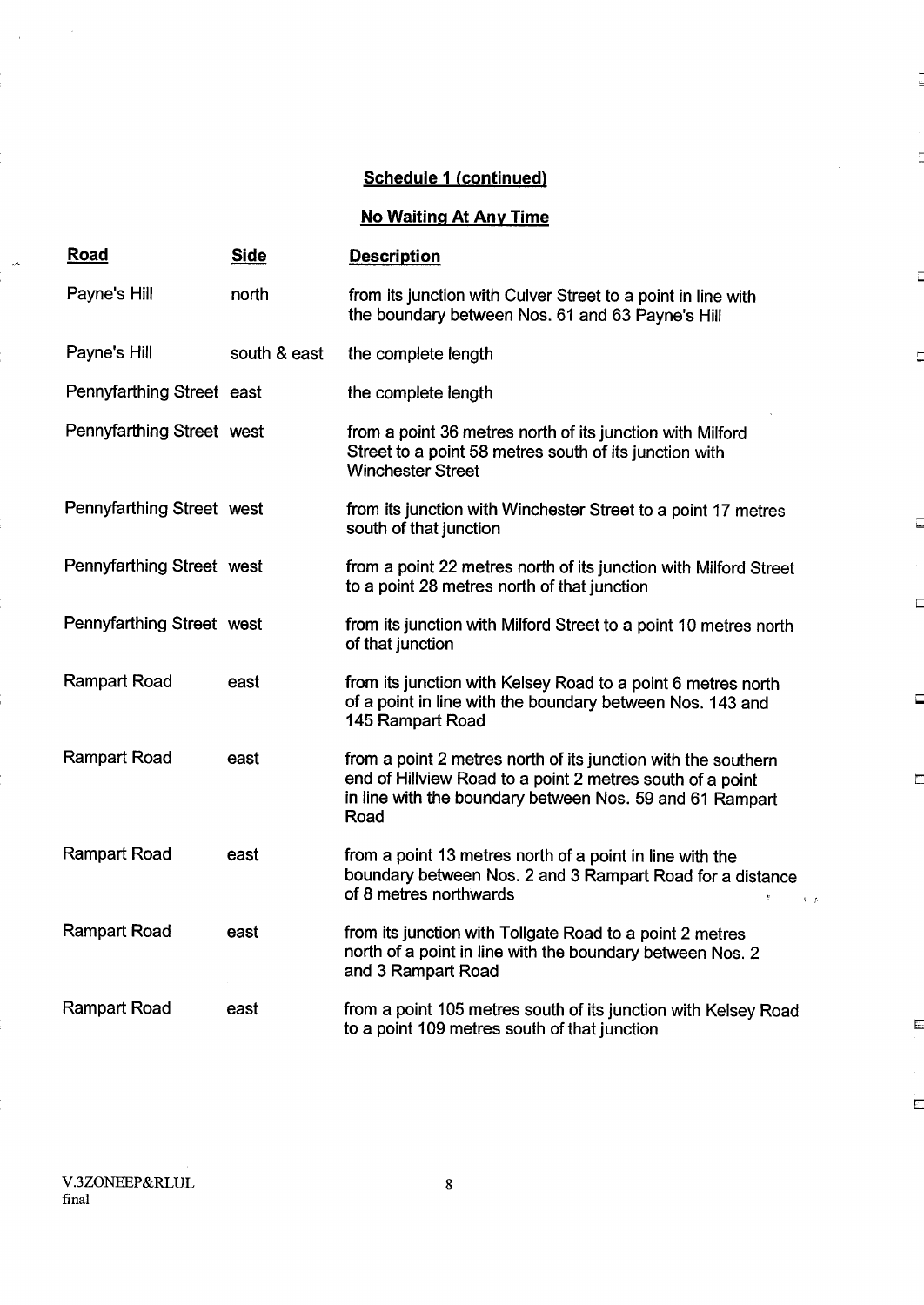Ξ

 $\overline{1}$ 

 $\blacksquare$ 

 $\square$ 

 $\Box$ 

г

 $\overline{\phantom{a}}$ 

E

 $\overline{\mathbb{Z}}$ 

## No Waiting At Any Time

| <u>Road</u>                                    | <b>Side</b> | <b>Description</b>                                                                                                                                                          |
|------------------------------------------------|-------------|-----------------------------------------------------------------------------------------------------------------------------------------------------------------------------|
| Rampart Road                                   | east        | from a point 148 metres south of its junction with Kelsey Road<br>to a point 152 metres south of that junction                                                              |
| Rampart Road                                   | east        | from a point 88 metres south of its junction with Kelsey Road<br>to a point 15 metres south of a point in line with the south<br>western flank wall of No. 123 Rampart Road |
| <b>Rampart Road</b>                            | west        | the complete length.                                                                                                                                                        |
| Salt Lane                                      | north       | from its junction with Greencroft Street to a point 21 metres<br>west of that junction                                                                                      |
| <b>Salt Lane</b>                               | north       | from a point 48 metres east of its junction with St Edmund's<br>Church Street to a point 27 metres west of its junction with<br><b>Greencroft Street</b>                    |
| Salt Lane                                      | north       | from its junction with Rollestone Street to a point 26 metres<br>east of its junction with St Edmund's Church Street                                                        |
| <b>Salt Lane</b>                               | south       | from its junction with Greencroft Street to a point 10 metres<br>west of that junction                                                                                      |
| Salt Lane                                      | south       | from a point 12 metres west of its junction with St Edmund's<br>Church Street to a point 10 metres east of that junction                                                    |
| <b>Salt Lane</b>                               | south       | from a point 50 metres east of its junction with Rollestone<br>Street to a point 32 metres west of its junction with St<br><b>Edmund's Church Street</b>                    |
| <b>Salt Lane</b>                               | south       | from its junction with Rollestone Street to a point 12 metres<br>east of that junction                                                                                      |
| Service Road To St.<br>Mary's House            | north-west  | ¥.<br>$\bar{\mathbf{t}}$<br>the complete length                                                                                                                             |
| Service Road To St. south-east<br>Mary's House |             | from a point 26 metres south of its junction with St Martin's<br>Church Street to its southern end                                                                          |
| <b>St Ann Place</b>                            | east        | the complete length.                                                                                                                                                        |

 $\bar{1}$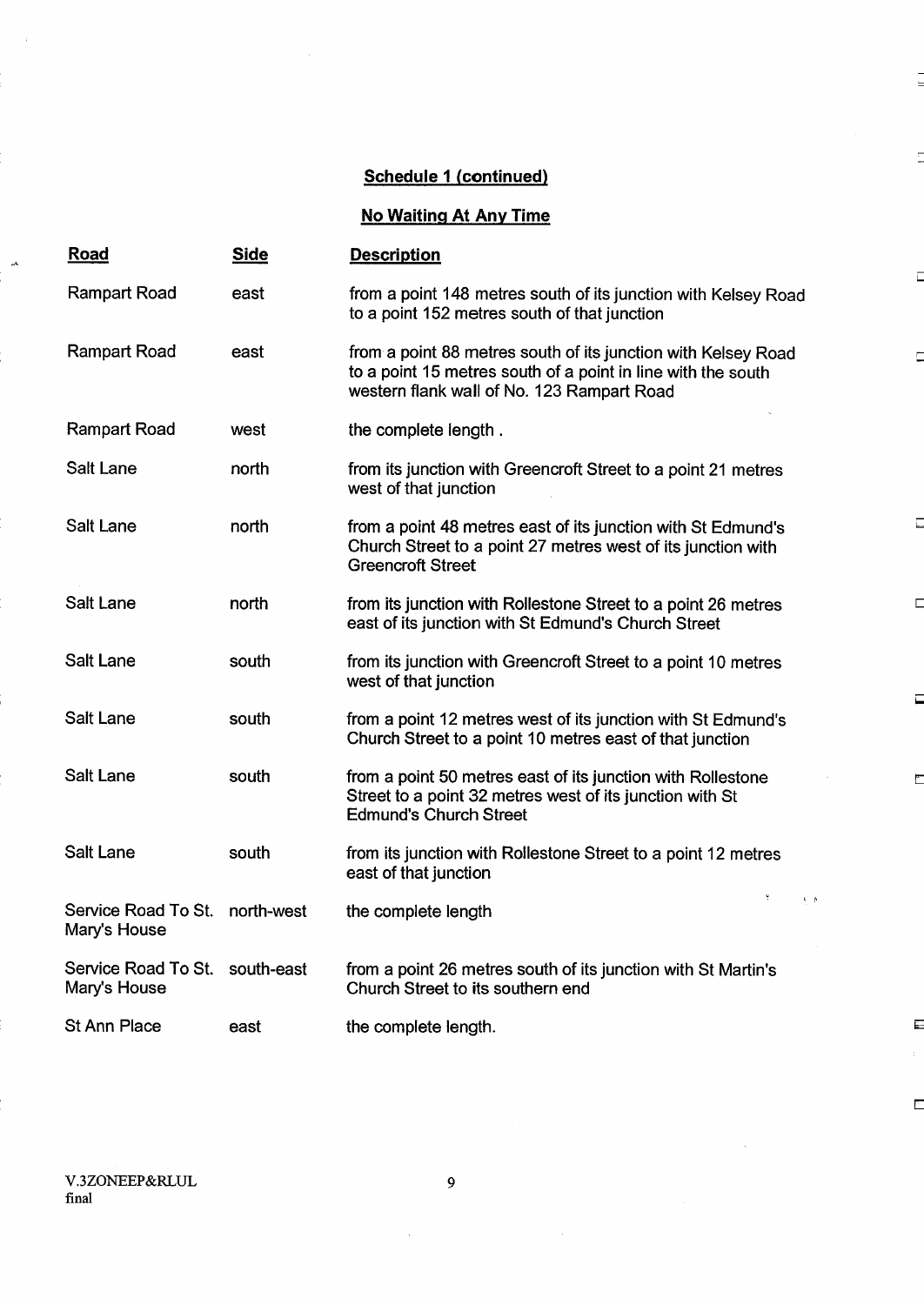## No Waiting At Any Time

| Road                 | <b>Side</b> | <b>Description</b>                                                                                                                                                                                                        |
|----------------------|-------------|---------------------------------------------------------------------------------------------------------------------------------------------------------------------------------------------------------------------------|
| <b>St Ann Place</b>  | west        | from its junction with St Ann Street to a point 18 metres south<br>of that junction                                                                                                                                       |
| <b>St Ann Place</b>  | west        | from a point 34 metres south of its junction with St Ann Street<br>to its western end                                                                                                                                     |
| <b>St Ann Street</b> | north       | from a point 15 metres west of its junction with Love Lane to a<br>point 10 metres east of that junction                                                                                                                  |
| <b>St Ann Street</b> | north       | from a point 40 metres west of its junction with Love Lane to<br>a point 47 metres west of that junction                                                                                                                  |
| <b>St Ann Street</b> | north       | from a point 10 metres west of its junction with Dolphin Street<br>to a point 15 metres east of that junction                                                                                                             |
| <b>St Ann Street</b> | north       | from its junction with Brown Street to a point 15 metres east<br>of that junction                                                                                                                                         |
| <b>St Ann Street</b> | south       | from a point in line with the western boundary of No. 40 St<br>Ann Street to a point in line with the eastern boundary of No.<br>38 St Ann Street                                                                         |
| <b>St Ann Street</b> | south       | from its junction with Friary Lane to a point opposite a point<br>in line with the boundary between Nos. 21 and 23 St Ann<br><b>Street</b>                                                                                |
| <b>St Ann Street</b> | south       | from a point in line with the boundary between Nos. 40 and 42<br>St Ann Street to a point opposite a point in line with the<br>western boundary of No. 47 St Ann Street                                                   |
| <b>St Ann Street</b> | south       | from a point 1 metre west of a point in line with the eastern<br>$\sqrt{1}$<br>boundary of No. 60 St Ann Street to a point 1 metre east of a<br>point in line with the western boundary of No. 66 St Ann<br><b>Street</b> |
| <b>St Ann Street</b> | All sides   | from a point in line with the boundary between Nos. 63 and<br>65 St Ann Street to a point 1 metre east of a point in line<br>with the boundary between Nos. 76/78 and 80 St. Ann Street                                   |

 $\overline{\mathbb{E}}$ 

 $\overline{\mathbb{E}}$ 

 $\frac{1}{2}$ 

T

 $\bar{a}$ 

 $\overline{C}$ 

 $\overline{\underline{\underline{\phantom{a}}}}$ 

 $\Box$ 

 $\Box$ 

 $\Box$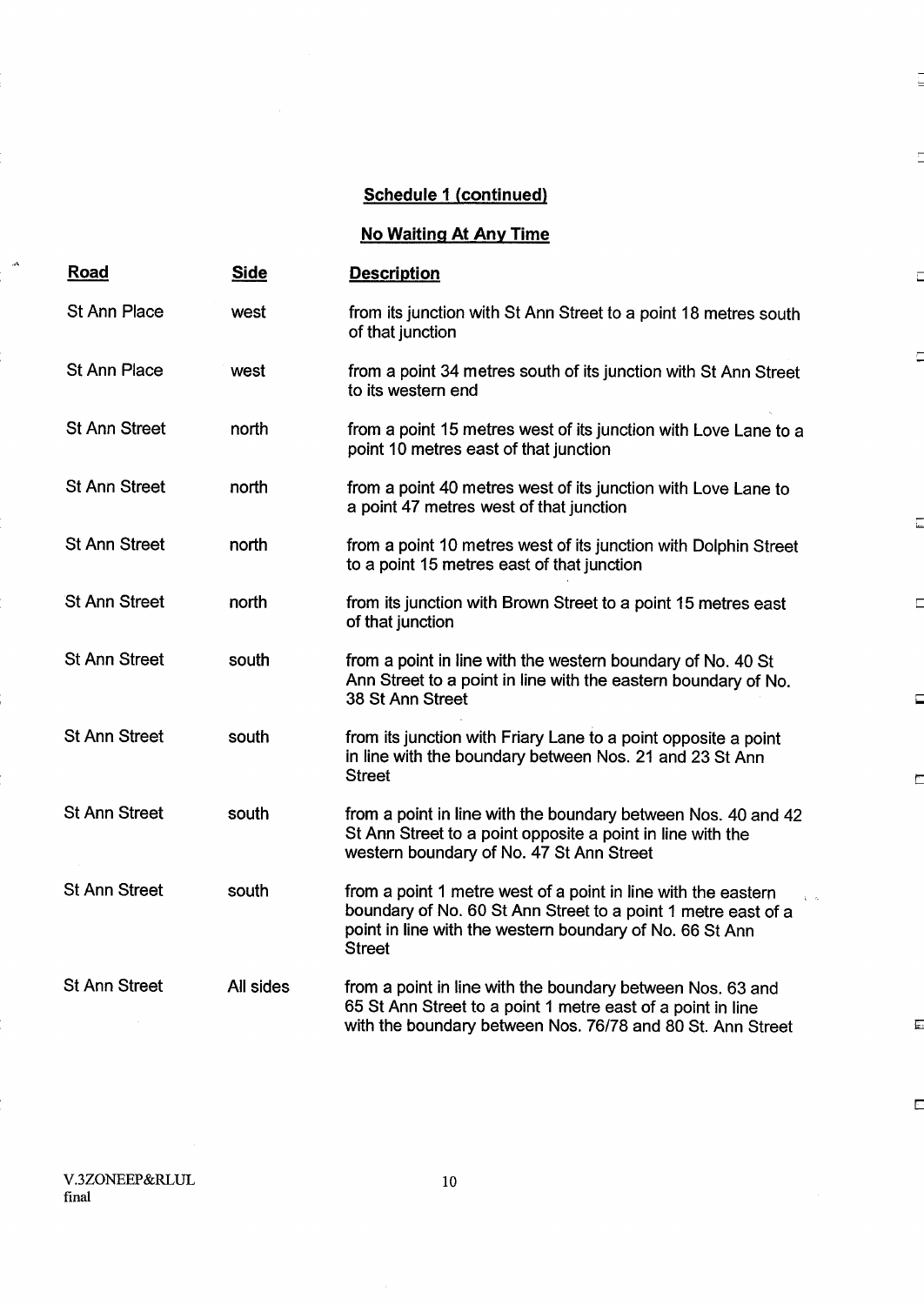$\frac{1}{2}$ 

Ē

 $\Box$ 

 $\Box$ 

 $\mathbb{E}$ 

É

 $\overline{\phantom{a}}$ 

 $\overline{\mathbf{g}}$ 

 $\mathbb{E}$ 

## No Waiting At Any Time

| <b>Road</b>                              | <b>Side</b> | <b>Description</b>                                                                                                                                              |
|------------------------------------------|-------------|-----------------------------------------------------------------------------------------------------------------------------------------------------------------|
| St Edmund's Church both<br><b>Street</b> |             | from its junction with Bedwin Street to its junction with Salt<br>Lane                                                                                          |
| St Edmund's Church east<br><b>Street</b> |             | from its junction with Salt Lane to a point 5 metres south of<br>that junction                                                                                  |
| St Edmund's Church east<br><b>Street</b> |             | from its junction with Winchester Street to a point 30 metres<br>south of its junction with Salt Lane                                                           |
| St Edmund's Church west<br><b>Street</b> |             | from its junction with Salt Lane to a point 59 metres south of<br>that junction                                                                                 |
| St Edmund's Church west<br><b>Street</b> |             | from its junction with Winchester Street to a point 15 metres<br>north of that junction                                                                         |
| St Edmund's Church west<br><b>Street</b> |             | from a point 25 metres north of its junction with Winchester<br>Street to a point 45 metres north of that junction                                              |
| St. Martin's Church<br><b>Street</b>     | both        | from its junction with Tollgate Road to a point 13 metres<br>north-west of a point in line with the boundary between Nos.<br>1 and 3 St. Martin's Church Street |
| The Greencroft                           | north       | from its junction with Greencroft Street to a point 36 metres<br>east of that junction                                                                          |
| The Greencroft                           | south       | the complete length.                                                                                                                                            |
| <b>Trinity Street</b>                    | north       | from its junction with Brown Street to a point 40 metres east<br>of that junction                                                                               |
| <b>Trinity Street</b>                    | north       | from a point 40 metres east of its junction with Brown Street<br>to a point 40 metres west of its junction with Gigant Street                                   |
| <b>Trinity Street</b>                    | north       | from its junction with Gigant Street to a point 10 metres west<br>of that junction                                                                              |
| <b>Trinity Street</b>                    | south       | from its junction with Love Lane to a point 5 metres west of<br>that junction                                                                                   |

 $\hat{\mathcal{L}}$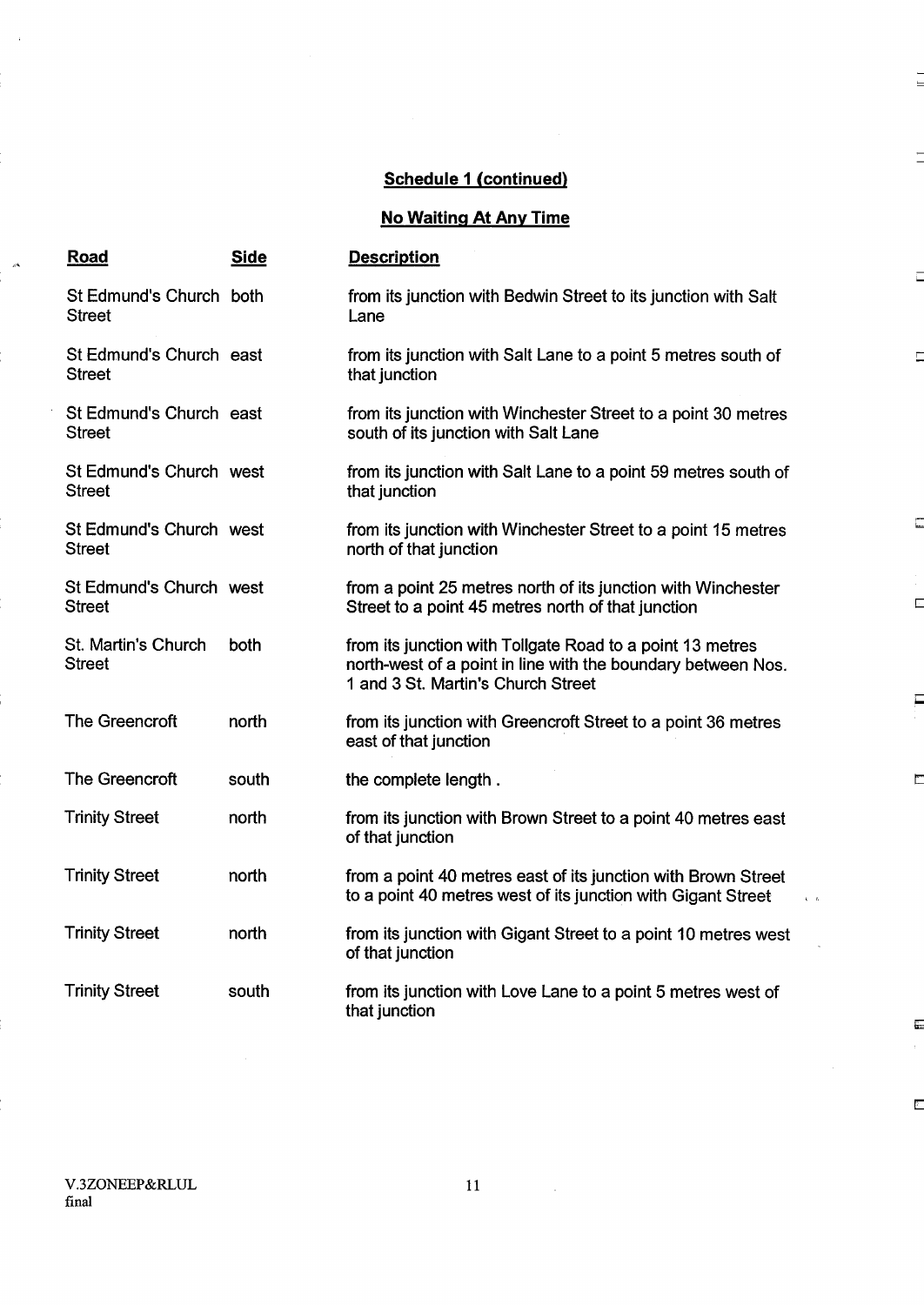$\frac{1}{2}$ 

Ē

D

 $\Box$ 

 $\Box$ 

 $\Box$ 

E

 $\overline{\phantom{a}}$ 

 $\overline{\mathbb{R}}$ 

No Waiting At Any Time

| <b>Road</b>                | <b>Side</b> | <b>Description</b>                                                                                                                                               |
|----------------------------|-------------|------------------------------------------------------------------------------------------------------------------------------------------------------------------|
| <b>Trinity Street</b>      | south       | from its junction with Brown Street to a point 12 metres east<br>of that junction                                                                                |
| <b>Trinity Street</b>      | south       | from a point 37 metres east of its junction with Brown Street<br>to a point 47 metres west of its junction with Love Lane                                        |
| <b>Winchester Street</b>   | north       | from its junction with St Edmund's Church Street to a point 7<br>metres east of its junction with Greencroft Street                                              |
| <b>Winchester Street</b>   | north       | from a point in line with the boundary between Nos. 83 and 85<br>Winchester Street up to and including its eastern end                                           |
| <b>Winchester Street</b>   | south       | from a point in line with the boundary between Nos. 74 and 76<br>Winchester Street to its eastern end                                                            |
| <b>Winchester Street</b>   | south       | from its junction with Pennyfarthing Street to a point in<br>line with the boundary between Nos. 56 and 58 Winchester<br><b>Street</b>                           |
| <b>Winchester Street</b>   | south       | from a point in line with the eastern boundary of No. 60<br>Winchester Street to a point in line with the boundary<br>between Nos. 62 and 64 Winchester Street   |
|                            |             | <b>SCHEDULE 2</b>                                                                                                                                                |
|                            |             | No Waiting Mon-Sat 8am-6pm                                                                                                                                       |
| Road                       | <b>Side</b> | <b>Description</b>                                                                                                                                               |
| <b>Brown Street</b>        | west        | from a point in line with the northern boundary of No. 92<br>Brown Street to a point in line with the southern boundary<br>of No. 102 Brown Street<br>$V\cdot P$ |
| Culver Street (south) east |             | from a point 5 metres south of its northern end up to and and<br>including the eastern side of that end                                                          |
| <b>Milford Hill</b>        | both        | from its junction with Rampart Road to its junction with<br><b>Fowler's Road</b>                                                                                 |

V.3ZONEEP&RLUL 12<br>final 12

z.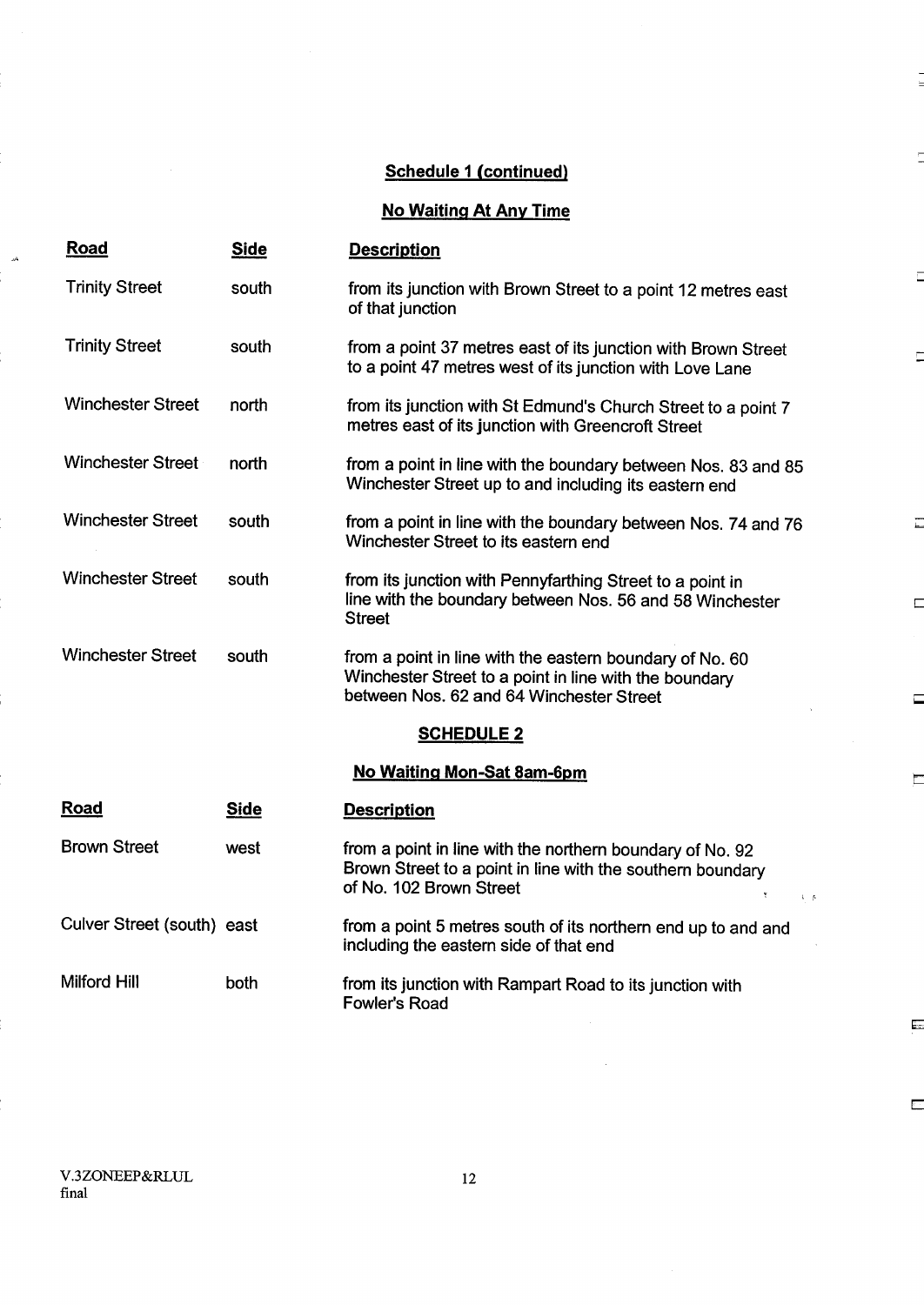### SCHEDULE 2 (continued)

 $\overline{a}$ 

Ē

 $\Box$ 

 $\Box$ 

 $\Box$ 

 $\Box$ 

 $\Box$ 

 $\Box$ 

 $\Box$ 

No Waiting Mon-Sat 8am-6pm

| Road                                       | <b>Side</b> | <b>Description</b>                                                                                                                                                      |
|--------------------------------------------|-------------|-------------------------------------------------------------------------------------------------------------------------------------------------------------------------|
| Salt Lane                                  | south       | from a point 12 metres east of its junction with Rollestone<br>Street to a point 33 metres east of that junction                                                        |
| Salt Lane                                  | south       | from a point 10 metres east of its junction with St Edmund's<br>Church Street to a point 23 metres east of that junction                                                |
| Salt Lane                                  | south       | from a point 10 metres west of its junction with Greencroft<br>Street to a point 47 metres east of its junction with St<br><b>Edmund's Church Street</b>                |
| <b>St Ann Street</b>                       | north       | from a point 15 metres east of its junction with Brown Street<br>to a point in line with the boundary between Nos. 21 and 23<br><b>St. Ann Street</b>                   |
| St Edmund's Church west<br><b>Street</b>   |             | from a point 15 metres north of its junction with Winchester<br>Street to a point 25 metres north of that junction                                                      |
| St Edmund's Church west<br><b>Street</b>   |             | from a point 50 metres south of its junction with Salt Lane to<br>a point 80 metres north of its junction with Winchester Street                                        |
| <b>St Martin's Church</b><br><b>Street</b> | north-east  | from a point 13 metres north-west of a point opposite the<br>boundary between Nos. 1 and 3 St. Martin's Church Street to<br>a point 28 metres north of its southern end |
| St. Martin's Church<br><b>Street</b>       | south-west  | from its southern end to a point 28 metres north of that end                                                                                                            |
|                                            |             | <b>SCHEDULE 3</b>                                                                                                                                                       |

### **No Loading At Any Time**

| <b>Road</b>          | <b>Side</b> | <b>Description</b>                                                                                                                                 |
|----------------------|-------------|----------------------------------------------------------------------------------------------------------------------------------------------------|
| <b>Gigant Street</b> | east        | from its junction with Milford Street to a point 6 metres north<br>of a point in line with the southern boundary of No. 41<br><b>Gigant Street</b> |
| <b>Gigant Street</b> | east        | from its junction with Barnard Street to a point 13 metres north<br>of that junction                                                               |

V.3ZONEEP&RLUL 13 final

 $\mathbf{r}$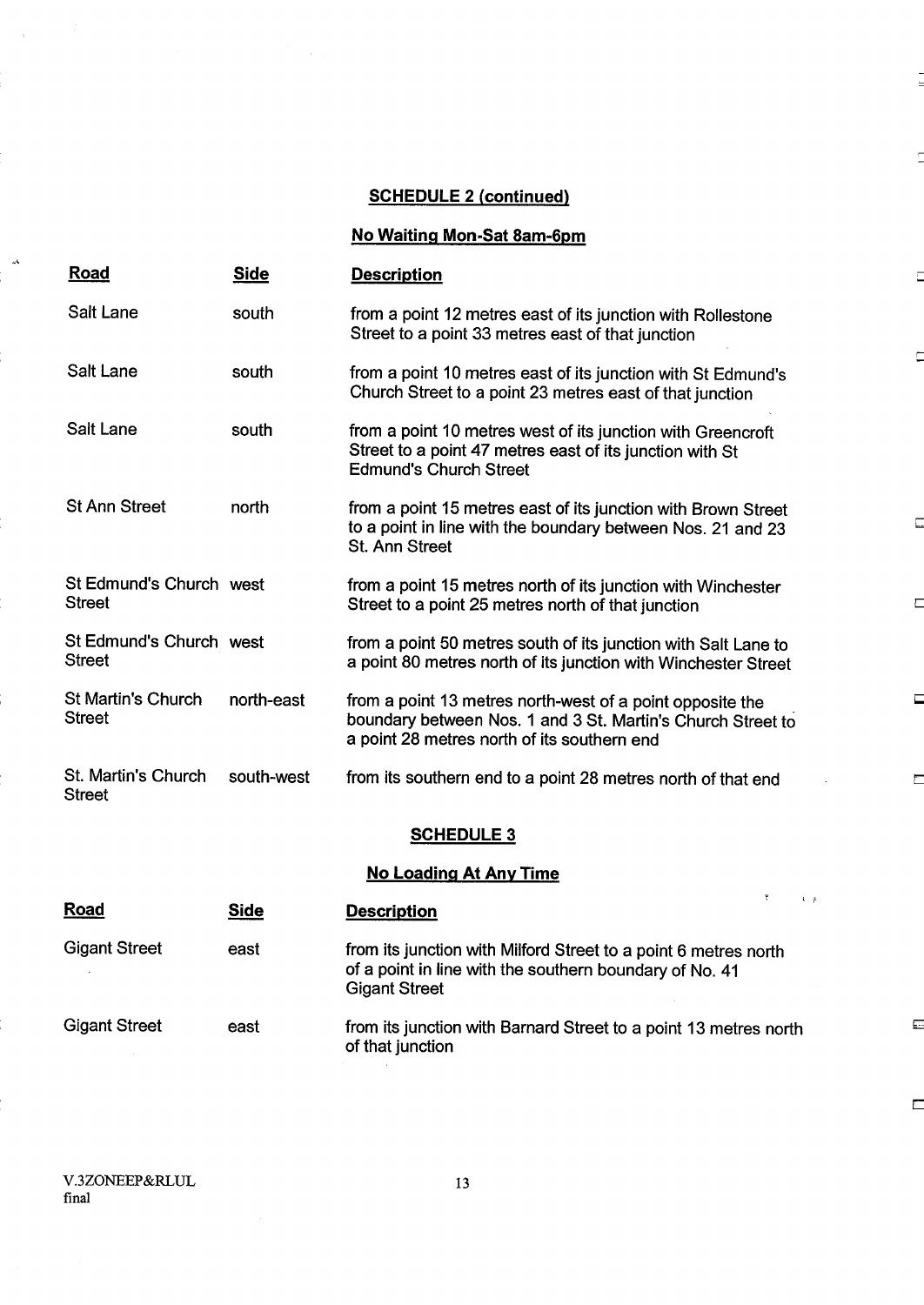### SCHEDULE <sup>3</sup> (continued)

 $\frac{1}{2}$ 

Ē

d

 $\overline{\overline{L}}$ 

 $\Box$ 

 $\Box$ 

 $\Box$ 

E

 $\overline{\mathbb{Z}}$ 

## No Loading At Any Time

| <b>Road</b>                              | <b>Side</b> | <b>Description</b>                                                                                                                                           |
|------------------------------------------|-------------|--------------------------------------------------------------------------------------------------------------------------------------------------------------|
| <b>Gigant Street</b>                     | west        | from its junction with Milford Street to a point 8 metres south<br>of that junction                                                                          |
| <b>Gigant Street</b>                     | west        | from its junction with Trinity Street to a point 27 metres north<br>of that junction                                                                         |
| <b>Greencroft Street</b>                 | both        | from its junction with Winchester Street to a point in line<br>with the southern boundary of No.1 Blechynden's Almshouse<br>(Winchester Street)              |
| <b>Guilder Lane</b>                      | both        | from its junction with Winchester Street to a point in line<br>with the southern boundary of No. 2 Guilder Lane                                              |
| <b>Guilder Lane</b>                      | both        | from its junction with Milford Street for a distance of 5<br>metres northwards                                                                               |
| Pennyfarthing Street both                |             | from its junction with Winchester Street to a point in line<br>with the southern boundary of No. 50 Winchester Street                                        |
| Salt Lane                                | both        | from its junction with Rollestone Street to a point 12 metres<br>east of that junction                                                                       |
| St Edmund's Church both<br>Street        |             | from its junction with Salt Lane to a point 5 metres south of<br>that junction                                                                               |
| St Edmund's Church east<br><b>Street</b> |             | from its junction with Winchester Street to a point in line<br>with the southern boundary of No. 2 St Edmund's Church<br><b>Street</b>                       |
| St Edmund's Church west<br><b>Street</b> |             | from its junction with Winchester Street to a point 15 metres<br>north of that junction                                                                      |
| <b>Winchester Street</b>                 | both        | from its junction with Pennyfarthing Street to a point in<br>line with the boundary between Nos. 53 and 55 Winchester<br><b>Street</b>                       |
| <b>Winchester Street</b>                 | north       | from a point in line with the boundary between Nos. 73 and 75<br>Winchester Street to a point 7 metres east of its junction with<br><b>Greencroft Street</b> |